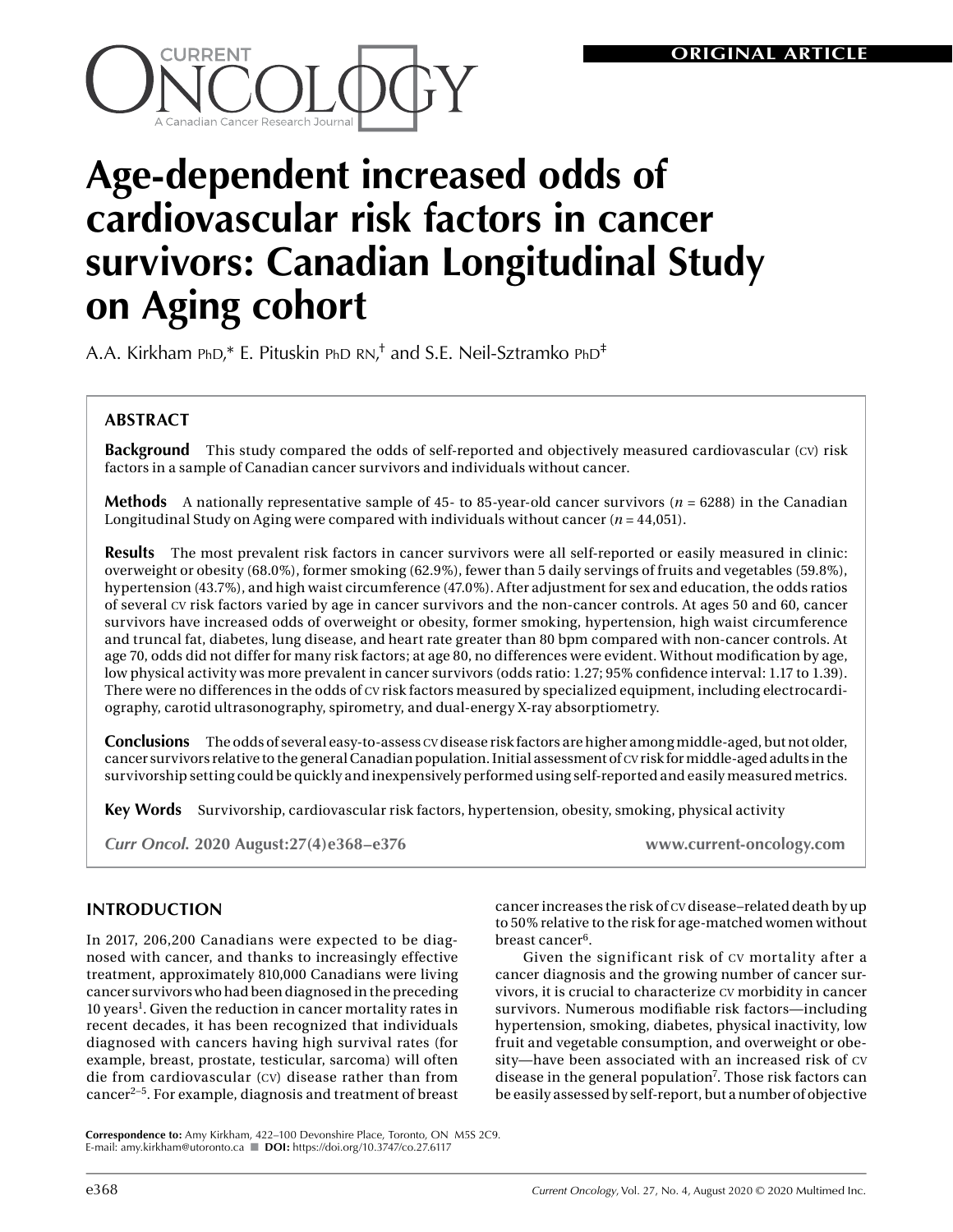measurements such as waist circumference, resting heart rate, electrocardiography, and carotid intima media thickness (IMT) have also been associated with  $cv$  risk $8-10$ . However, the prevalence of the objective risk factors especially has not been well characterized in cancer-affected populations.

Identification of the risk factors that are the most common and that show increased odds in cancer survivors compared with the general population can help care providers to streamline risk assessment and can inform prevention, early detection, and management of cv disease in the survivorship setting. The purpose of the present analysis was to

- $\Box$  describe the prevalence of self-reported and objectively measured cv disease risk factors in a nationally representative cohort of Canadian cancer survivors, and
- determine the odds ratio of those risk factors in cancer survivors relative to individuals without a history of cancer.

## **METHODS**

The Canadian Longitudinal Study on Aging (CLSA) is an ongoing population-based cohort study of 51,338 adults between the ages of 45 and 85<sup>11</sup>. The CLSA excluded residents of institutions, the 3 territories, some remote regions, federal First Nations reserves, and other First Nations settlements; non-English or non-French speakers; fulltime Canadian Armed Forces members; and individuals with cognitive impairment. A "comprehensive cohort" of 30,097 participants (from among the 51,338 total) provided self-reported information about health and health determinants through in-home computer-assisted personal interviews; they also participated in objectively measured physical assessments through in-person assessments at 11 data collection sites. A "tracking cohort" of 21,241 participants (from among the 51,338 total) provided only self-reported health and health determinant information through computer-assisted telephone interviews; they did not participate in data collection. Data collection occurs every 3 years; to date, the initial baseline assessment is complete and forms the basis of the present analysis. The University of Alberta's Research Ethics Board 2 provided approval for the analysis.

## **Study Sample**

"Cancer survivors" were defined as individuals who reported a history of cancer other than non-melanoma skin cancer. Participants reporting a history of only non-melanoma skin cancer were not included in the cancer survivor group because that diagnosis tends to reduce the sensitivity of self-reporting of a cancer history<sup>12</sup> and has relatively less impact on long-term health. The CLSA did not collect information about the timing of a cancer diagnosis or the types of treatments received. Participants who did not provide valid responses to the questions used to identify cancer status or whose responses included confounders used in multivariate models were excluded from all analyses.

## **Variables**

The cv risk factors included were those identified by the World Heart Federation<sup>7</sup> and a number of primarily objectively measured variables that have also demonstrated prognostic value for cv disease. Table i provides details of measurement techniques and definitions. Objectively measured variables were obtained for the comprehensive cohort ( $n = 30,097$  subset) only by trained CLSA staff at data collection sites. Detailed standard operating procedures are available at the CLSA Web site<sup>16</sup>.

## **Analyses**

Analytical weights provided by the clsa were applied to all analyses as recommended by the CLSA for representativeness 17. Descriptive statistics were calculated as weighted means with standard deviation or as weighted percentages with 95% confidence intervals. Demographics were compared between the groups using the independent samples *t-*test for continuous variables and the chi-square test for categorical variables. The prevalences of cv risk factors were calculated as weighted percentages. Univariate logistic regression was used to compare the prevalences of cv risk factors between groups, and unadjusted odds ratios (ors) are presented. Multivariable logistic regression was also performed to adjust for key confounders, including age, sex, and education level (as a surrogate for socioeconomic status). Ethnicity was also explored, but did not appear to confound the relationships examined, and so was not included. We also hypothesized that cancer might modify the age-related trajectory of risk factors for cv disease. To explore that possibility, we conducted our analyses using an age-by-cancer-status interaction term. When the addition of an interaction improved the model fit (determined by the Akaike information criterion), age-specific adjusted ors (adjusted for sex and education) for representative ages of 50, 60, 70, and 80 years are presented. When the addition of the interaction term did not improve model fit, ors adjusted for age, sex, and education are presented. Analyses were conducted using the SAS software application (version 9.4: SAS Institute, Cary, NC, U.S.A.).

## **RESULTS**

Of the 51,338 individuals total in the clsa dataset, 999 (1.9%) were excluded from the present analyses for invalid responses about their history of cancer or education. The analyses therefore included 50,339 individuals, of whom 6288 were cancer survivors (12.5%). On average, cancer survivors had a similar body mass index, but were 6.4 years older than individuals without cancer (Table ii). The most common types of cancer were breast (23.6%) and prostate (18.1%, Table ii).

The most prevalent self-reported risk factors in cancer survivors were overweight or obesity (68.0%), former smoking (62.9%), fewer than 5 daily servings of fruits and vegetables (59.8%), and hypertension (43.7%, Table iii). The prevalence of measured overweight or obesity (71.4%, Table III) was similar to self-report. Otherwise, carotid IMT (58.9%) and waist circumference (47.0%) measurements exceeding known risk thresholds were the only objectively measured risk factors as prevalent as the self-reported risk factors (Table iv).

In comparing the odds of risk factors between cancer and non-cancer groups, a significant age-by-cancer-status interaction was evident both for self-reported and measured hypertension and for self-reported and measured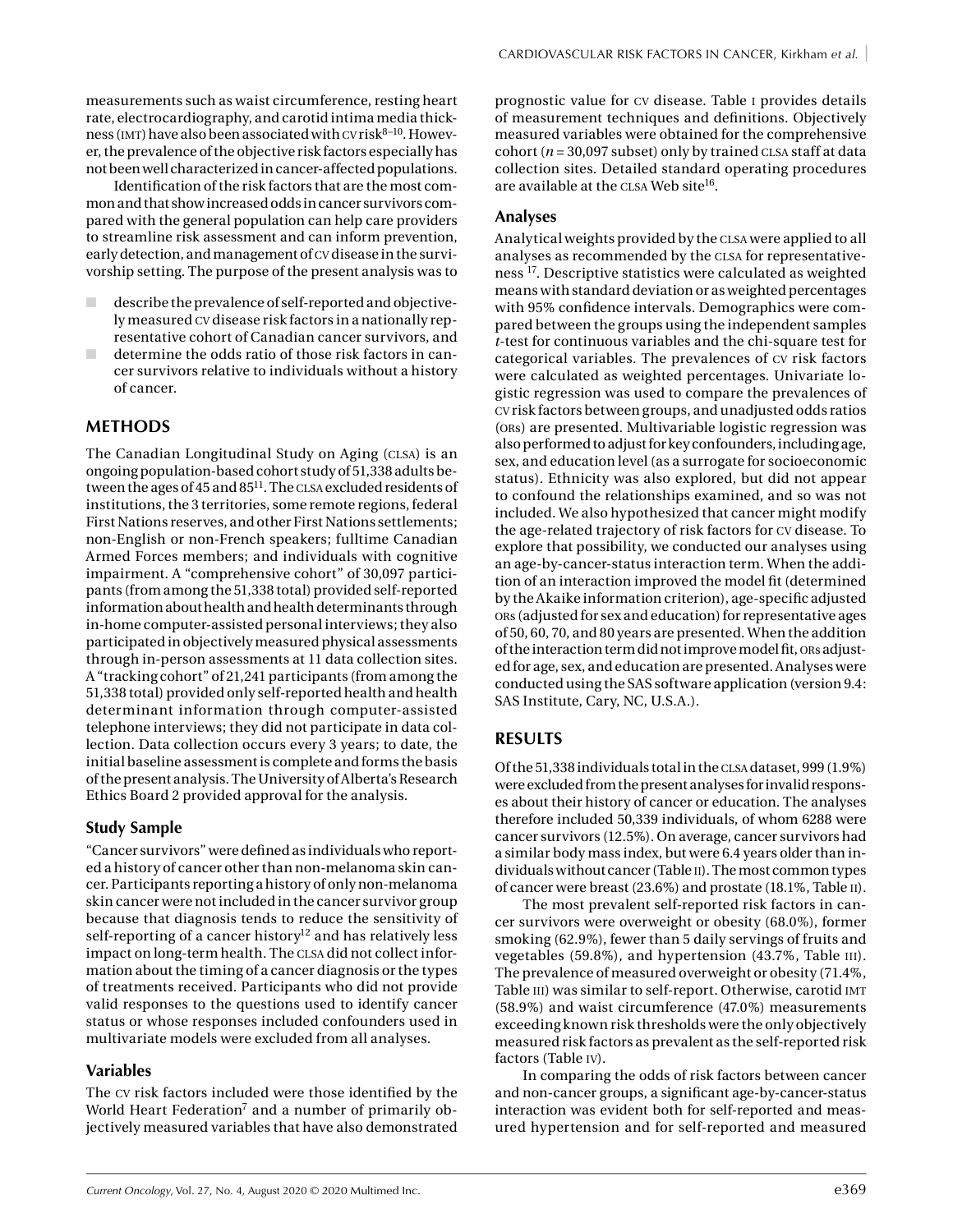| <b>Risk factor</b>                             | <b>Assessment type</b>                                                                                                          | <b>Definition</b>                                                                                                                                                                                                                                                                                  |
|------------------------------------------------|---------------------------------------------------------------------------------------------------------------------------------|----------------------------------------------------------------------------------------------------------------------------------------------------------------------------------------------------------------------------------------------------------------------------------------------------|
| Hypertension                                   | Self-report                                                                                                                     | Any history                                                                                                                                                                                                                                                                                        |
| Uncontrolled<br>hypertension                   | Average of 2nd-6th seated measurements<br>at 60 s intervals (BpTRU device <sup>a</sup> )                                        | $\geq$ 140/ $\geq$ 90 mmHg                                                                                                                                                                                                                                                                         |
| <b>Diabetes</b>                                | Self-report                                                                                                                     | Any history                                                                                                                                                                                                                                                                                        |
| Overweight or obesity                          | Self-report and measured as BMI using<br>height in metres and weight in kilograms                                               | BMI $\geq$ 25.0 kg/m <sup>2</sup>                                                                                                                                                                                                                                                                  |
| High-risk waist<br>circumference <sup>10</sup> | Measured at the level of the navel (men)<br>or narrowest part of the waist (women)                                              | $>102$ cm for men, $>88$ cm for women                                                                                                                                                                                                                                                              |
| Smoking status                                 | Self-report                                                                                                                     | Categorized as current smoker, former smoker,<br>or never-smoker                                                                                                                                                                                                                                   |
| Servings of fruits and<br>vegetables daily     | Self-report SCREEN II <sup>13</sup> question:<br>In general, how many servings of fruits<br>and vegetables do you eat in a day? | Report of fewer than 5 servings daily                                                                                                                                                                                                                                                              |
| Physical activity                              | Self-report using the Physical Activity Scale<br>for the Elderly <sup>14</sup>                                                  | Lowest relative to highest quartile for sample                                                                                                                                                                                                                                                     |
| Abnormal ECG                                   | Measured by 12-lead electrocardiography<br>(MAC 1600 Resting ECG Systemb)                                                       | Abnormalities of heart rate, rhythm, electrical conductance                                                                                                                                                                                                                                        |
| High-risk carotid intima<br>media thickness    | Highest average of up to 5 measurements<br>on either side (Vivid i ultrasound system <sup>b</sup> )                             | $≥0.75$ mm <sup>8</sup>                                                                                                                                                                                                                                                                            |
| High- and very-high-risk<br>resting heart rate | Average of the 2nd-6th seated measurements<br>at 60 s intervals (BpTRU device <sup>a</sup> )                                    | $>80$ bpm and $>90$ bpm respectively <sup>9</sup>                                                                                                                                                                                                                                                  |
| Lung disease                                   | Self-reported                                                                                                                   | History of emphysema, chronic bronchitis, COPD,<br>or chronic changes in lungs attributable to smoking                                                                                                                                                                                             |
| <b>COPD</b>                                    | Best of 3-8 measurements using an<br>Easy on-PC spirometer <sup>c</sup>                                                         | FEV <sub>1</sub> /FVC < 0.70                                                                                                                                                                                                                                                                       |
| Trunk fat                                      | Dual-energy X-ray absorptiometry                                                                                                | Highest relative to lowest quartile of fat in trunk region<br>for sample                                                                                                                                                                                                                           |
| Lean mass                                      | Dual-energy X-ray absorptiometry                                                                                                | Lowest relative to highest quartile of total lean mass<br>(kilograms/height in metres squared) from whole study sample                                                                                                                                                                             |
| Low grip strength                              | Maximum of 3 trials on dominant hand<br>(Tracker Freedom grip dynamometer <sup>d</sup> )                                        | <30 kg for men, <20 kg for women                                                                                                                                                                                                                                                                   |
| Low gait speed                                 | Timed 4 m walk test                                                                                                             | $< 0.8$ m/s                                                                                                                                                                                                                                                                                        |
| Sarcopenia                                     | Dual-energy X-ray absorptiometry, grip<br>strength dynamometry, 4 m walk test                                                   | European Working Group on Sarcopenia in Older Persons<br>criteria for low lean mass (appendicular lean mass/height <sup>2</sup><br>$\leq$ 7.23 kg/m <sup>2</sup> for men and 5.67 kg/m <sup>2</sup> for women) and gait<br>speed $< 0.8$ m/s or low grip strength as already defined <sup>15</sup> |
| Osteoporosis and<br>osteopenia                 | Dual-energy X-ray absorptiometry T score                                                                                        | $-2.5$ or less and less than $-1.0$ respectively                                                                                                                                                                                                                                                   |

|  |  | <b>TABLE I</b> Techniques and definitions of cardiovascular risk factor measurement |
|--|--|-------------------------------------------------------------------------------------|
|  |  |                                                                                     |

<sup>a</sup> VSM MedTech, Vancouver, BC.<br> $\frac{b}{c}$  Coneral Electric Terente ON

General Electric, Toronto, ON.

ndd Medical Technologies, Andover, MA, U.S.A.

<sup>d</sup> JTECH Medical, Midvale, UT, U.S.A.

BMI = body mass index; ECG = electrocardiogram; COPD = chronic obstructive pulmonary disease; FEV<sub>1</sub> = forced expiratory capacity in 1 s; FVC = forced vital capacity.

overweight or obesity; for self-reported diabetes or lung disease, and current and former smoking status; and for measured waist circumference, resting heart rate, gait speed, and dual-energy X-ray absorptiometry–derived trunk fat and lean mass (Tables iii and iv). For most of those variables, ors were significantly higher for cancer survivors at age 50, with stepwise reductions by decade, such that by age 80, no differences in ORs were evident between cancer survivors and individuals without cancer. The exception to that pattern was that the odds of lowest-quintile lean mass and low gait speed were higher in cancer survivors at older

ages (Table iv). There was no evidence of age modification on the odds of poor diet and physical activity behaviours. The adjusted odds of cancer survivors being in the lowest quartile of physical activity was elevated (Table III). There was no difference in the adjusted odds for consuming fewer than 5 daily servings of fruits and vegetables (Table III). For several of the risk factors requiring specialized equipment (abnormal electrocardiogram, high-risk carotid imt, measured chronic obstructive pulmonary disease, sarcopenia, low grip strength, osteopenia, and osteoporosis), the ORs were not modified by age, and the adjusted ors were nonsignificant,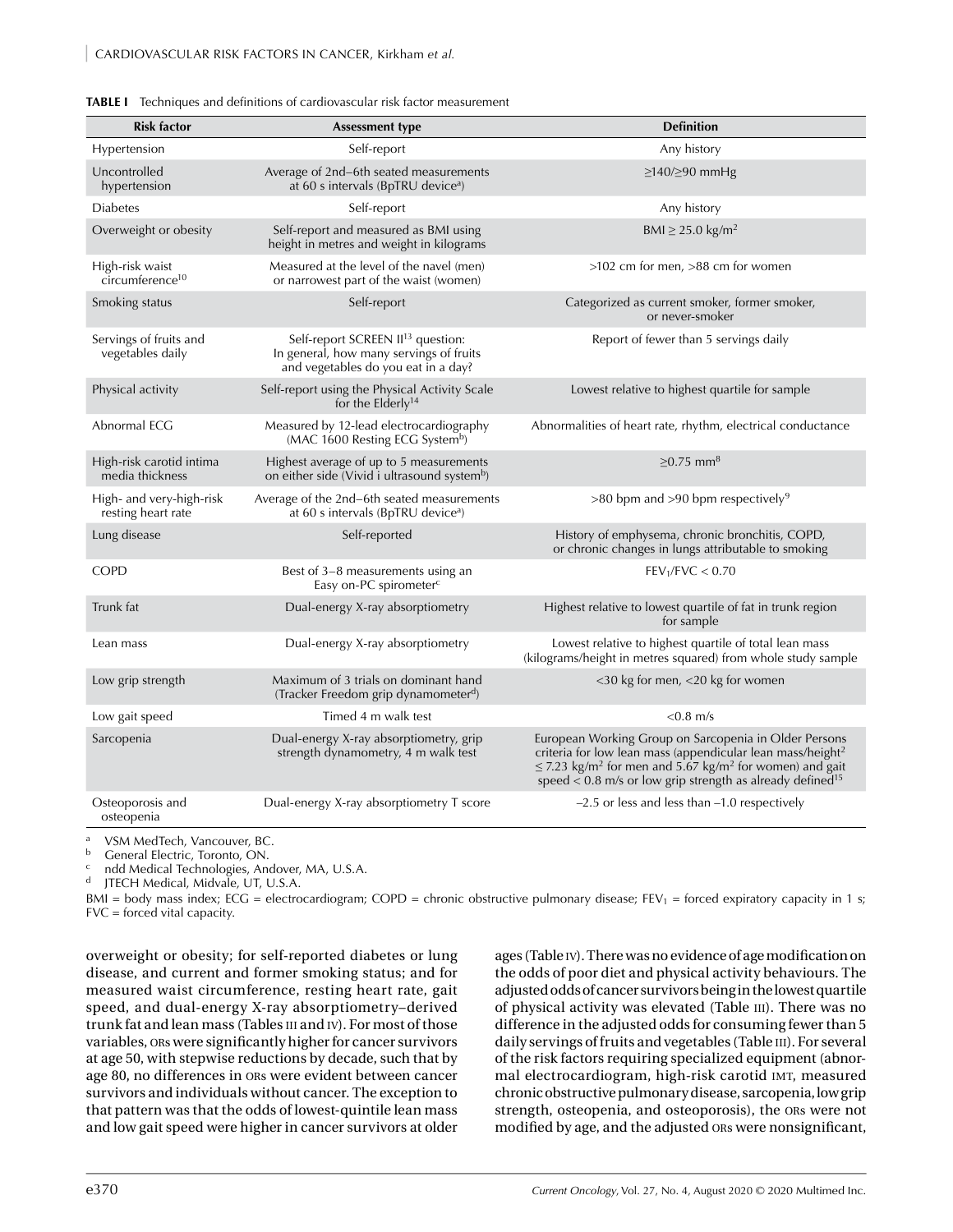#### **TABLE II** Weighted characteristics for the study sample

| Weighted<br>95% CI<br>Weighted<br>95% CI<br>65.6<br>65.3 to 65.8<br>59.2<br>59.1 to 59.3<br>< 0.001<br>Mean age (years)<br>Mean BMI <sup>a</sup> (self-report in $\text{kg/m}^2$ )<br>27.8<br>27.7<br>0.19<br>27.7 to 28.0<br>27.7 to 27.8<br>Mean BMI <sup>b</sup> (measured in $\text{kg/m}^2$ )<br>28.3<br>< 0.01<br>28.1 to 28.4<br>28.0<br>27.9 to 28.0<br>Female sex (%)<br>56.0<br>50.7<br>< 0.001<br>54.6 to 57.3<br>50.2 to 51.2<br>Marital status <sup>a</sup> (%)<br>Single (never married)<br>7.1<br>6.5 to 7.9<br>7.9<br>7.6 to 8.1<br>< 0.001<br>Married or common-law<br>70.4<br>69.0 to 71.4<br>75.7<br>75.2 to 75.9<br>Divorced, separated, or widowed<br>22.5<br>16.5<br>21.4 to 23.6<br>16.1 to 16.8<br>Education (%)<br>< 0.001<br>Less than secondary school<br>8.3<br>7.6 to 9.1<br>5.7<br>5.5 to 5.9<br>Secondary school diploma<br>11.7<br>10.9 to 12.7<br>10.6<br>10.4 to 10.9<br>Some postsecondary<br>8.2<br>7.0<br>6.8 to 7.3<br>7.4 to 8.9<br>Postsecondary degree or diploma<br>71.8<br>70.5 to 72.9<br>76.7<br>76.2 to 77.0<br>< 0.001<br>Ethnicity (%)<br>White<br>93.4<br>90.7<br>92.7 to 94.1<br>90.4 to 91.1<br>Asian<br>1.1<br>0.8 to 1.4<br>2.6<br>2.4 to 2.8<br>3.2<br>Indigenous<br>2.7 to 3.8<br>3.8<br>3.6 to 4.0<br><b>Black</b><br>0.8<br>0.6 to 1.1<br>1.0<br>0.9 to 1.1<br>Other<br>1.4<br>1.7 to 2.0<br>1.1 to 1.7<br>1.9<br>Cancer type <sup>c</sup> (%)<br><b>Breast</b><br>23.6<br>22.4 to 24.7<br>Prostate<br>18.1<br>17.1 to 19.1<br>Melanoma<br>14.3<br>13.4 to 15.3<br>10.5<br>Colon or rectum<br>9.6 to 11.4<br>9.3<br>Female genital organs<br>8.6 to 10.1<br>Bladder<br>3.8<br>3.3 to 4.2<br>Non-Hodgkin lymphoma<br>3.8<br>2.8 to 3.8<br>3.2<br>2.7 to 3.6<br>Ovary<br>Thyroid<br>3.1<br>2.6 to 3.6<br>Lung<br>2.9<br>2.5 to 3.3<br>Kidney<br>2.8<br>2.4 to 3.2<br>Lymphoid or hematopoietic<br>2.6<br>2.2 to 3.1<br>Lip, oral cavity, or pharynx<br>2.1<br>1.7 to 2.5<br>Leukemia<br>2.0<br>1.6 to 2.4<br>Digestive organs<br>2.0<br>1.6 to 2.3<br>Other <sup>d</sup><br>6.1<br>5.5 to 6.8 | Characteristic | Cancer $(n=6,288)$ | No cancer $(n=44,051)$ | $p$ Value |
|------------------------------------------------------------------------------------------------------------------------------------------------------------------------------------------------------------------------------------------------------------------------------------------------------------------------------------------------------------------------------------------------------------------------------------------------------------------------------------------------------------------------------------------------------------------------------------------------------------------------------------------------------------------------------------------------------------------------------------------------------------------------------------------------------------------------------------------------------------------------------------------------------------------------------------------------------------------------------------------------------------------------------------------------------------------------------------------------------------------------------------------------------------------------------------------------------------------------------------------------------------------------------------------------------------------------------------------------------------------------------------------------------------------------------------------------------------------------------------------------------------------------------------------------------------------------------------------------------------------------------------------------------------------------------------------------------------------------------------------------------------------------------------------------------------------------------------------------------------------------------------------------------------------------------------------------------------------------------------------------------------------------------------------------------|----------------|--------------------|------------------------|-----------|
|                                                                                                                                                                                                                                                                                                                                                                                                                                                                                                                                                                                                                                                                                                                                                                                                                                                                                                                                                                                                                                                                                                                                                                                                                                                                                                                                                                                                                                                                                                                                                                                                                                                                                                                                                                                                                                                                                                                                                                                                                                                      |                |                    |                        |           |
|                                                                                                                                                                                                                                                                                                                                                                                                                                                                                                                                                                                                                                                                                                                                                                                                                                                                                                                                                                                                                                                                                                                                                                                                                                                                                                                                                                                                                                                                                                                                                                                                                                                                                                                                                                                                                                                                                                                                                                                                                                                      |                |                    |                        |           |
|                                                                                                                                                                                                                                                                                                                                                                                                                                                                                                                                                                                                                                                                                                                                                                                                                                                                                                                                                                                                                                                                                                                                                                                                                                                                                                                                                                                                                                                                                                                                                                                                                                                                                                                                                                                                                                                                                                                                                                                                                                                      |                |                    |                        |           |
|                                                                                                                                                                                                                                                                                                                                                                                                                                                                                                                                                                                                                                                                                                                                                                                                                                                                                                                                                                                                                                                                                                                                                                                                                                                                                                                                                                                                                                                                                                                                                                                                                                                                                                                                                                                                                                                                                                                                                                                                                                                      |                |                    |                        |           |
|                                                                                                                                                                                                                                                                                                                                                                                                                                                                                                                                                                                                                                                                                                                                                                                                                                                                                                                                                                                                                                                                                                                                                                                                                                                                                                                                                                                                                                                                                                                                                                                                                                                                                                                                                                                                                                                                                                                                                                                                                                                      |                |                    |                        |           |
|                                                                                                                                                                                                                                                                                                                                                                                                                                                                                                                                                                                                                                                                                                                                                                                                                                                                                                                                                                                                                                                                                                                                                                                                                                                                                                                                                                                                                                                                                                                                                                                                                                                                                                                                                                                                                                                                                                                                                                                                                                                      |                |                    |                        |           |
|                                                                                                                                                                                                                                                                                                                                                                                                                                                                                                                                                                                                                                                                                                                                                                                                                                                                                                                                                                                                                                                                                                                                                                                                                                                                                                                                                                                                                                                                                                                                                                                                                                                                                                                                                                                                                                                                                                                                                                                                                                                      |                |                    |                        |           |
|                                                                                                                                                                                                                                                                                                                                                                                                                                                                                                                                                                                                                                                                                                                                                                                                                                                                                                                                                                                                                                                                                                                                                                                                                                                                                                                                                                                                                                                                                                                                                                                                                                                                                                                                                                                                                                                                                                                                                                                                                                                      |                |                    |                        |           |
|                                                                                                                                                                                                                                                                                                                                                                                                                                                                                                                                                                                                                                                                                                                                                                                                                                                                                                                                                                                                                                                                                                                                                                                                                                                                                                                                                                                                                                                                                                                                                                                                                                                                                                                                                                                                                                                                                                                                                                                                                                                      |                |                    |                        |           |
|                                                                                                                                                                                                                                                                                                                                                                                                                                                                                                                                                                                                                                                                                                                                                                                                                                                                                                                                                                                                                                                                                                                                                                                                                                                                                                                                                                                                                                                                                                                                                                                                                                                                                                                                                                                                                                                                                                                                                                                                                                                      |                |                    |                        |           |
|                                                                                                                                                                                                                                                                                                                                                                                                                                                                                                                                                                                                                                                                                                                                                                                                                                                                                                                                                                                                                                                                                                                                                                                                                                                                                                                                                                                                                                                                                                                                                                                                                                                                                                                                                                                                                                                                                                                                                                                                                                                      |                |                    |                        |           |
|                                                                                                                                                                                                                                                                                                                                                                                                                                                                                                                                                                                                                                                                                                                                                                                                                                                                                                                                                                                                                                                                                                                                                                                                                                                                                                                                                                                                                                                                                                                                                                                                                                                                                                                                                                                                                                                                                                                                                                                                                                                      |                |                    |                        |           |
|                                                                                                                                                                                                                                                                                                                                                                                                                                                                                                                                                                                                                                                                                                                                                                                                                                                                                                                                                                                                                                                                                                                                                                                                                                                                                                                                                                                                                                                                                                                                                                                                                                                                                                                                                                                                                                                                                                                                                                                                                                                      |                |                    |                        |           |
|                                                                                                                                                                                                                                                                                                                                                                                                                                                                                                                                                                                                                                                                                                                                                                                                                                                                                                                                                                                                                                                                                                                                                                                                                                                                                                                                                                                                                                                                                                                                                                                                                                                                                                                                                                                                                                                                                                                                                                                                                                                      |                |                    |                        |           |
|                                                                                                                                                                                                                                                                                                                                                                                                                                                                                                                                                                                                                                                                                                                                                                                                                                                                                                                                                                                                                                                                                                                                                                                                                                                                                                                                                                                                                                                                                                                                                                                                                                                                                                                                                                                                                                                                                                                                                                                                                                                      |                |                    |                        |           |
|                                                                                                                                                                                                                                                                                                                                                                                                                                                                                                                                                                                                                                                                                                                                                                                                                                                                                                                                                                                                                                                                                                                                                                                                                                                                                                                                                                                                                                                                                                                                                                                                                                                                                                                                                                                                                                                                                                                                                                                                                                                      |                |                    |                        |           |
|                                                                                                                                                                                                                                                                                                                                                                                                                                                                                                                                                                                                                                                                                                                                                                                                                                                                                                                                                                                                                                                                                                                                                                                                                                                                                                                                                                                                                                                                                                                                                                                                                                                                                                                                                                                                                                                                                                                                                                                                                                                      |                |                    |                        |           |
|                                                                                                                                                                                                                                                                                                                                                                                                                                                                                                                                                                                                                                                                                                                                                                                                                                                                                                                                                                                                                                                                                                                                                                                                                                                                                                                                                                                                                                                                                                                                                                                                                                                                                                                                                                                                                                                                                                                                                                                                                                                      |                |                    |                        |           |
|                                                                                                                                                                                                                                                                                                                                                                                                                                                                                                                                                                                                                                                                                                                                                                                                                                                                                                                                                                                                                                                                                                                                                                                                                                                                                                                                                                                                                                                                                                                                                                                                                                                                                                                                                                                                                                                                                                                                                                                                                                                      |                |                    |                        |           |
|                                                                                                                                                                                                                                                                                                                                                                                                                                                                                                                                                                                                                                                                                                                                                                                                                                                                                                                                                                                                                                                                                                                                                                                                                                                                                                                                                                                                                                                                                                                                                                                                                                                                                                                                                                                                                                                                                                                                                                                                                                                      |                |                    |                        |           |
|                                                                                                                                                                                                                                                                                                                                                                                                                                                                                                                                                                                                                                                                                                                                                                                                                                                                                                                                                                                                                                                                                                                                                                                                                                                                                                                                                                                                                                                                                                                                                                                                                                                                                                                                                                                                                                                                                                                                                                                                                                                      |                |                    |                        |           |
|                                                                                                                                                                                                                                                                                                                                                                                                                                                                                                                                                                                                                                                                                                                                                                                                                                                                                                                                                                                                                                                                                                                                                                                                                                                                                                                                                                                                                                                                                                                                                                                                                                                                                                                                                                                                                                                                                                                                                                                                                                                      |                |                    |                        |           |
|                                                                                                                                                                                                                                                                                                                                                                                                                                                                                                                                                                                                                                                                                                                                                                                                                                                                                                                                                                                                                                                                                                                                                                                                                                                                                                                                                                                                                                                                                                                                                                                                                                                                                                                                                                                                                                                                                                                                                                                                                                                      |                |                    |                        |           |
|                                                                                                                                                                                                                                                                                                                                                                                                                                                                                                                                                                                                                                                                                                                                                                                                                                                                                                                                                                                                                                                                                                                                                                                                                                                                                                                                                                                                                                                                                                                                                                                                                                                                                                                                                                                                                                                                                                                                                                                                                                                      |                |                    |                        |           |
|                                                                                                                                                                                                                                                                                                                                                                                                                                                                                                                                                                                                                                                                                                                                                                                                                                                                                                                                                                                                                                                                                                                                                                                                                                                                                                                                                                                                                                                                                                                                                                                                                                                                                                                                                                                                                                                                                                                                                                                                                                                      |                |                    |                        |           |
|                                                                                                                                                                                                                                                                                                                                                                                                                                                                                                                                                                                                                                                                                                                                                                                                                                                                                                                                                                                                                                                                                                                                                                                                                                                                                                                                                                                                                                                                                                                                                                                                                                                                                                                                                                                                                                                                                                                                                                                                                                                      |                |                    |                        |           |
|                                                                                                                                                                                                                                                                                                                                                                                                                                                                                                                                                                                                                                                                                                                                                                                                                                                                                                                                                                                                                                                                                                                                                                                                                                                                                                                                                                                                                                                                                                                                                                                                                                                                                                                                                                                                                                                                                                                                                                                                                                                      |                |                    |                        |           |
|                                                                                                                                                                                                                                                                                                                                                                                                                                                                                                                                                                                                                                                                                                                                                                                                                                                                                                                                                                                                                                                                                                                                                                                                                                                                                                                                                                                                                                                                                                                                                                                                                                                                                                                                                                                                                                                                                                                                                                                                                                                      |                |                    |                        |           |
|                                                                                                                                                                                                                                                                                                                                                                                                                                                                                                                                                                                                                                                                                                                                                                                                                                                                                                                                                                                                                                                                                                                                                                                                                                                                                                                                                                                                                                                                                                                                                                                                                                                                                                                                                                                                                                                                                                                                                                                                                                                      |                |                    |                        |           |
|                                                                                                                                                                                                                                                                                                                                                                                                                                                                                                                                                                                                                                                                                                                                                                                                                                                                                                                                                                                                                                                                                                                                                                                                                                                                                                                                                                                                                                                                                                                                                                                                                                                                                                                                                                                                                                                                                                                                                                                                                                                      |                |                    |                        |           |
|                                                                                                                                                                                                                                                                                                                                                                                                                                                                                                                                                                                                                                                                                                                                                                                                                                                                                                                                                                                                                                                                                                                                                                                                                                                                                                                                                                                                                                                                                                                                                                                                                                                                                                                                                                                                                                                                                                                                                                                                                                                      |                |                    |                        |           |
|                                                                                                                                                                                                                                                                                                                                                                                                                                                                                                                                                                                                                                                                                                                                                                                                                                                                                                                                                                                                                                                                                                                                                                                                                                                                                                                                                                                                                                                                                                                                                                                                                                                                                                                                                                                                                                                                                                                                                                                                                                                      |                |                    |                        |           |
|                                                                                                                                                                                                                                                                                                                                                                                                                                                                                                                                                                                                                                                                                                                                                                                                                                                                                                                                                                                                                                                                                                                                                                                                                                                                                                                                                                                                                                                                                                                                                                                                                                                                                                                                                                                                                                                                                                                                                                                                                                                      |                |                    |                        |           |
|                                                                                                                                                                                                                                                                                                                                                                                                                                                                                                                                                                                                                                                                                                                                                                                                                                                                                                                                                                                                                                                                                                                                                                                                                                                                                                                                                                                                                                                                                                                                                                                                                                                                                                                                                                                                                                                                                                                                                                                                                                                      |                |                    |                        |           |
|                                                                                                                                                                                                                                                                                                                                                                                                                                                                                                                                                                                                                                                                                                                                                                                                                                                                                                                                                                                                                                                                                                                                                                                                                                                                                                                                                                                                                                                                                                                                                                                                                                                                                                                                                                                                                                                                                                                                                                                                                                                      |                |                    |                        |           |
|                                                                                                                                                                                                                                                                                                                                                                                                                                                                                                                                                                                                                                                                                                                                                                                                                                                                                                                                                                                                                                                                                                                                                                                                                                                                                                                                                                                                                                                                                                                                                                                                                                                                                                                                                                                                                                                                                                                                                                                                                                                      |                |                    |                        |           |
|                                                                                                                                                                                                                                                                                                                                                                                                                                                                                                                                                                                                                                                                                                                                                                                                                                                                                                                                                                                                                                                                                                                                                                                                                                                                                                                                                                                                                                                                                                                                                                                                                                                                                                                                                                                                                                                                                                                                                                                                                                                      |                |                    |                        |           |

<sup>a</sup> Missing data: BMI self-report  $(n=241)$  and marital status  $(n=14)$ .<br><sup>b</sup> Mossured in 29.266 participants

Measured in 29,266 participants.

<sup>c</sup> Includes multiple cancer types for 12% of participants reporting more than 1 cancer type.

Cancers of the eye, brain, central nervous system, mesothelium, soft tissue, male genital organs, bone, articular cartilage, respiratory organs, intrathoracic organs, pancreas, endocrine system, and urinary tract, plus "don't know" and unspecified.

BMI = body mass index.

suggesting that there is no difference between cancer survivors and individuals without cancer (Table iv).

## **DISCUSSION**

The coexistence of cancer and cv disease is a major public health concern that is likely to continue to increase in prevalence as the population ages<sup>18</sup>. Various factors associated with cv risk or health can be present and interact before a cancer diagnosis, during the active treatment

period, and in the post-treatment survivorship setting19. Furthermore, numerous types of cancer treatment are associated with direct cv toxicity (for example, anthracycline chemotherapy, thoracic radiation, therapies targeting the human epidermal growth receptor, tyrosine kinase inhibitors, and immunotherapies), and the resulting manifestations are highly variable: left ventricular dysfunction, heart failure, cardiac structural or electrical abnormalities, hypertension, vascular thrombosis, and ischemia, among others<sup>20–23</sup>. The resulting patient-level  $\alpha$  morbidity is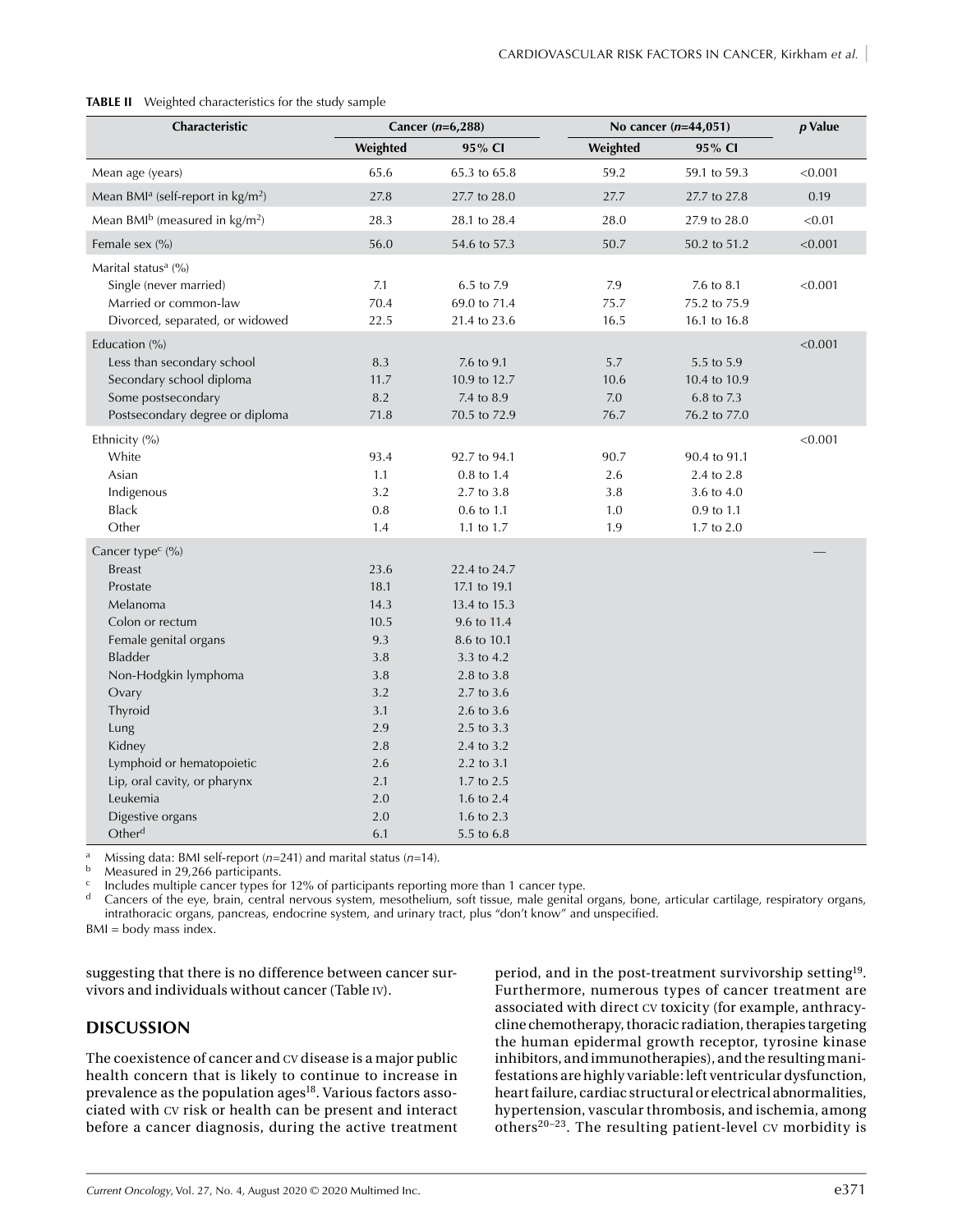| M<br>۰,<br>۰.<br>× |  |
|--------------------|--|
|--------------------|--|

| CARDIOVASCULAR RISK FACTORS IN CANCER, Kirkham et al. |                |      |   |  |  |
|-------------------------------------------------------|----------------|------|---|--|--|
|                                                       | $\overline{5}$ | 0.01 | ā |  |  |

| $\overline{\cup}$<br>$95\%$<br>$M^{9/6}$                                                                                 |                        | No cancer<br>$(n=44,051)$                    |              | Unadjusted<br>analysis           |              |                              |              | Age-specific adjusted analysis<br>(adjusted for sex and education) |              |                                   |               |                                | Age*cancer<br>interaction |
|--------------------------------------------------------------------------------------------------------------------------|------------------------|----------------------------------------------|--------------|----------------------------------|--------------|------------------------------|--------------|--------------------------------------------------------------------|--------------|-----------------------------------|---------------|--------------------------------|---------------------------|
|                                                                                                                          | $\mathbf{W}^{o\!/\!o}$ | $\overline{\textbf{C}}$<br>$95\%$            | $\delta$     | 95% CI                           |              | 50 Years                     |              | 60 Years                                                           |              | 70 Years                          |               | 80 Years                       | p value                   |
|                                                                                                                          |                        |                                              |              |                                  | $\delta$     | 95% CI                       | $\alpha$     | 95% CI                                                             | $\alpha$     | $\overline{\mathbf{C}}$<br>$95\%$ | $\delta$      | $\overline{\mathbf{C}}$<br>95% |                           |
| 42.4 to 45.1<br>43.7<br>Hypertension                                                                                     | 32.0                   | 32.4<br>$31.5$ to $1$                        | 1.65         | 1.56 to 1.75                     | 1.43         | $1.28 \text{ to } 1.60$      | 1.26         | 1.18 to 1.35                                                       | $\Xi$        | 1.04 to 1.19                      | 0.98          | 0.88 to 1.09                   | 0.001                     |
| 18.7 to 20.8<br>19.7<br><b>Diabetes</b>                                                                                  | 15.0                   | 14.7 to 15.3                                 | 1.39         | 1.30 to 1.50                     | 1.43         | 1.25 to 1.65                 | 1.26         | 1.15 to 1.37                                                       | 1.10         | 1.02 to 1.19                      | 0.96          | 0.85 to 1.09                   | < 0.01                    |
| 66.8 to 69.3<br>68.0<br>Overweight or<br>obesity                                                                         | 66.4                   | 66.0 to 66.9                                 | $1.07\,$     | 1.01 to 1.14                     | 1.25         | 1.12 to 1.40                 | 1.14         | $1.07$ to $1.23$                                                   | 1.04         | 0.97 to 1.12                      | 0.95          | 0.85 to 1.06                   | < 0.01                    |
| 7.0 to 8.4<br>7.7<br>Lung disease                                                                                        | 5.0                    | 5.2<br>4.8 to                                | 1.58         | 1.41 to 1.76                     | 1.71         | 1.39 to 2.11                 | 1.43         | 1.26 to 1.64                                                       | 1.20         | 1.07 to 1.35                      | $1.01$        | 0.84 to 1.21                   | < 0.01                    |
| 61.6 to 64.2<br>7.5 to 9.0<br>62.9<br>8.3<br>Current smoker<br>Former smoker<br>Smoking status <sup>a</sup>              | 57.7<br>10.1           | 58.2<br>10.4<br>9.8 <sub>to</sub><br>57.2 to | 1.22<br>0.92 | 1.14 to 1.30<br>$0.82$ to $1.03$ | 1.15<br>1.27 | 1.02 to 1.29<br>1.06 to 1.51 | 1.14<br>1.10 | 1.06 to 1.22<br>0.98 to 1.23                                       | 0.95<br>1.12 | 0.81 to 1.10<br>1.05 to 1.21      | 0.82<br>$\Xi$ | 0.64 to 1.05<br>0.99 to 1.25   | 0.04                      |
|                                                                                                                          |                        |                                              |              |                                  |              |                              |              | (adjusted for age, sex, and education)<br>Adjusted analysis        |              |                                   |               |                                |                           |
|                                                                                                                          |                        |                                              |              |                                  |              |                              |              | $\tilde{c}$                                                        |              | $\overline{\cup}$<br>$95\%$       |               |                                |                           |
| 58.4 to 61.2<br>59.8<br>Fruits and vegetables<br>daily, <5 servings                                                      | 59.2                   | 59.7<br>58.8 to                              | 1.02         | $0.96 \text{ to } 1.09$          |              |                              |              | 1.06                                                               |              | 0.996 to 1.13                     |               |                                | 0.44                      |
| 51.9<br>29.5 to 31.9<br>49.2 to<br>30.7<br>50.5<br>Middle quartiles<br>Lowest quartile<br>Physical activity <sup>b</sup> | 48.2<br>22.2           | 21.8 to 22.6<br>$-48.7$<br>$27.8$ to         | 2.17<br>1.65 | 2.00 to 2.36<br>1.53 to 1.78     |              |                              |              | 1.09<br>1.27                                                       |              | 1.17 to 1.39<br>1.01 to 1.18      |               |                                | 0.26                      |
| Relative to highest quartile.<br>Relative to never-smoker.<br>$\Delta$<br>$\overline{\mathbb{C}}$                        |                        |                                              |              |                                  |              |                              |              |                                                                    |              |                                   |               |                                |                           |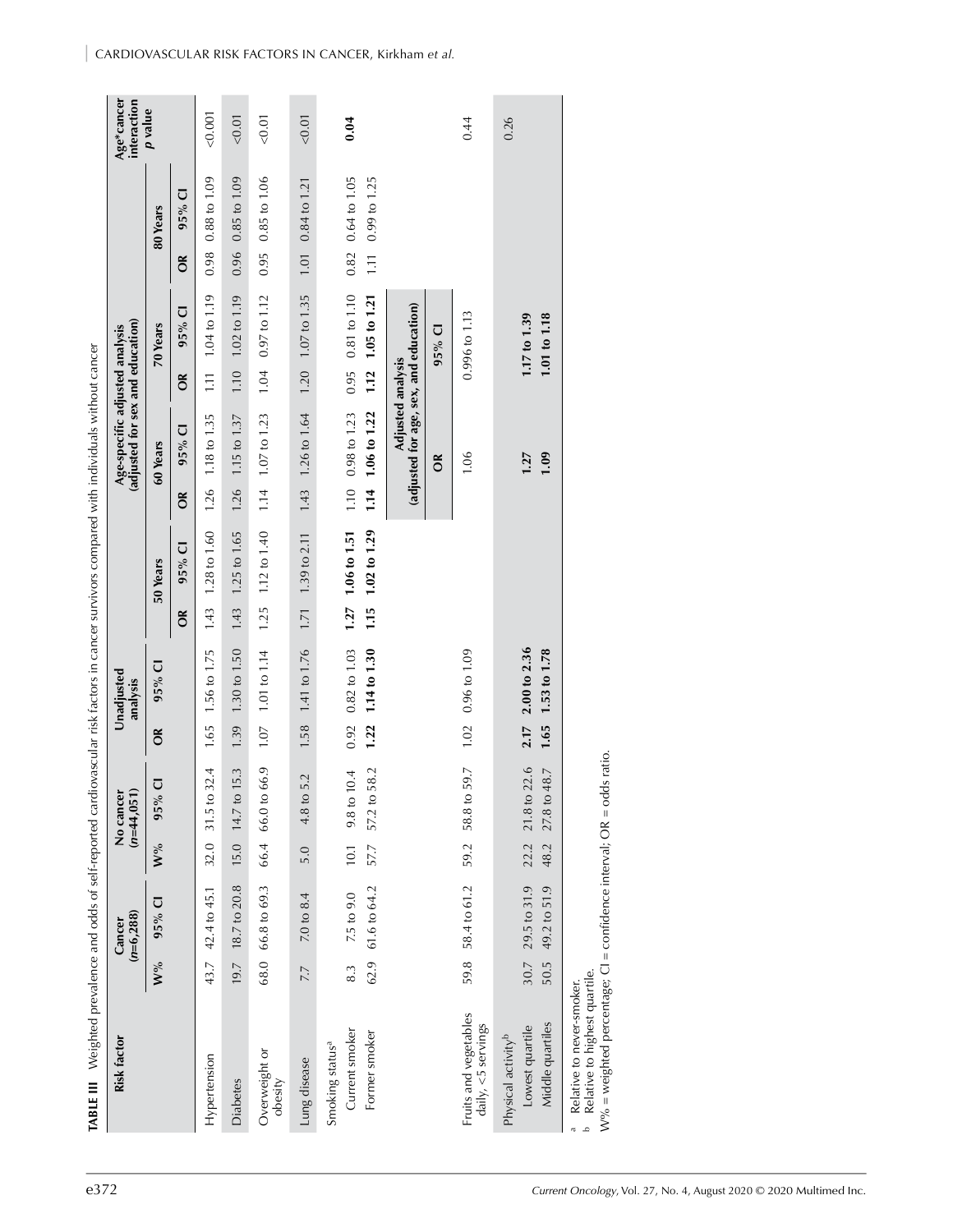| TABLE IV Weighted prevalence and odds of objectively measured <sup>a</sup> cardiovascular risk factors in cancer survivors compared with individuals without cancer                                                                               |                        |                                            |                     |                                                        |                      |                                                         |                                                                      |                      |                                                                    |                      |                                                  |                      |                                                         |                                                                                     |
|---------------------------------------------------------------------------------------------------------------------------------------------------------------------------------------------------------------------------------------------------|------------------------|--------------------------------------------|---------------------|--------------------------------------------------------|----------------------|---------------------------------------------------------|----------------------------------------------------------------------|----------------------|--------------------------------------------------------------------|----------------------|--------------------------------------------------|----------------------|---------------------------------------------------------|-------------------------------------------------------------------------------------|
| Risk factor                                                                                                                                                                                                                                       |                        | $(n=6, 288)$<br>Cancer                     |                     | $(n=44,051)$<br>No cance                               |                      | Unadjusted<br>analysis                                  |                                                                      |                      | (adjusted for sex and education)<br>Age-specific adjusted analysis |                      |                                                  |                      |                                                         | $\begin{array}{c}\n\mathbf{Age*}\text{cancer} \\ \mathbf{interaction}\n\end{array}$ |
|                                                                                                                                                                                                                                                   | $\mathbf{W}^{o\!/\!o}$ | $\overline{\cup}$<br>95%                   | $W$ %               | $\overline{C}$<br>95%                                  | $\delta$             | 95% CI                                                  | 50 Years                                                             |                      | 60 Years                                                           |                      | 70 Years                                         |                      | 80 Years                                                | p value                                                                             |
|                                                                                                                                                                                                                                                   |                        |                                            |                     |                                                        |                      |                                                         | $\overline{\circ}$<br>$95\%$<br>$\tilde{a}$                          | $\tilde{a}$          | 95% CI                                                             | $\alpha$             | $\overline{\cup}$<br>$95\%$                      | õ                    | ਹ<br>$95\%$                                             |                                                                                     |
| Overweight or obesity                                                                                                                                                                                                                             | 71.4                   | 69.8 to 73.0                               | 68.6                | 69.2<br>68.0 to                                        | 1.14                 | 1.05 to 1.24                                            | 1.11 to 1.50<br>1.29                                                 | 1.17                 | 1.06 t01.27                                                        | 1.06                 | 0.96 to 1.17                                     | 0.96                 | $0.82$ to $1.12$                                        | 0.02                                                                                |
| circumference<br>High waist                                                                                                                                                                                                                       | 47.0                   | 45.2 to 48.8                               | 39.3                | 39.9<br>38.7 <sub>to</sub>                             | 1.37                 | $1.27$ to $1.48$                                        | 1.19 to 1.56<br>1.36                                                 | 1.24                 | 1.14 to 1.35                                                       | 1.13                 | 1.03 to 1.23                                     | 1.02                 | $0.89$ to $1.18$                                        | 0.01                                                                                |
| hypertension<br>Uncontrolled                                                                                                                                                                                                                      | 16.3                   | 14.9 to 17.6                               | 13.2                | 13.6<br>12.8 <sub>to</sub>                             | 1.28                 | 1.15 to 1.42                                            | 1.03 to 1.55<br>1.26                                                 | $\overline{11}$      | 0.98 to 1.26                                                       | 0.98                 | $0.87$ to $1.09$                                 | 0.86                 | $0.72$ to $1.03$                                        | 0.02                                                                                |
| Resting heart rate <sup>b</sup><br>Moderate<br>Very high<br>High                                                                                                                                                                                  | 16.2<br>62.7<br>6.7    | 60.9 to 64.4<br>14.9 to 17.5<br>5.8 to 7.6 | 64.6<br>14.7<br>6.6 | 14.3 to 15.2<br>65.2<br>6.9<br>64.0 to<br>6.3 to       | 0.98<br>0.94<br>1.07 | 0.93 to 1.23<br>0.85 to 1.06<br>$0.82 \text{ to } 1.17$ | 1.07 to 1.98<br>1.10 to 1.83<br>0.78 to 1.20<br>1.46<br>1.42<br>0.97 | 1.28<br>1.22<br>1.02 | $1.09$ to $1.50$<br>1.00 to 1.48<br>0.89 to 1.17                   | 1.08<br>1.02<br>1.15 | 0.98 to 1.35<br>0.95 to 1.22<br>$0.82$ to $1.27$ | 0.85<br>1.04<br>1.14 | 0.94 to 1.28<br>$0.80 \text{ to } 1.34$<br>0.60 to 1.21 | 0.01                                                                                |
| Middle 2 quartiles<br>Highest quartile<br>Trunk fat <sup>c</sup>                                                                                                                                                                                  | 26.5<br>51.7           | 49.9 to 53.6<br>24.9 to 28.1               | 23.9<br>48.9        | 24.5<br>48.3 to 49.5<br>23.4 to                        | 1.38<br>1.32         | 1.20 to 1.46<br>1.24 to 1.55                            | 1.01 to 1.42<br>1.30 to 1.91<br>1.20<br>1.58                         | 1.13<br>1.27         | 1.01 to 1.26<br>1.13 to 1.44                                       | 1.02<br>1.07         | $0.95$ to $1.20$<br>$0.89$ to $1.17$             | 0.82<br>$1.01$       | 0.84 to 1.22<br>0.66 to 1.02                            | 0.001                                                                               |
| Middle 2 quartiles<br>Lowest quartile<br>Lean mass <sup>d</sup>                                                                                                                                                                                   | 27.0<br>50.4           | 25.3 to 28.6<br>48.6 to 52.3               | 48.7<br>24.3        | 24.8<br>49.3<br>23.8 <sub>to</sub><br>48.1 to          | 1.24<br>1.33         | 1.19 to 1.49<br>1.13 to 1.37                            | 0.66 to 0.95<br>$0.63$ to $0.99$<br>0.79<br>0.79                     | 0.88<br>0.92         | $0.82$ to $1.03$<br>$0.76$ to $1.02$                               | 1.06<br>0.99         | $0.84$ to $1.16$<br>$0.93$ to $1.19$             | 1.22<br>1.11         | 0.99 to 1.48<br>$0.86 \text{ to } 1.43$                 | 0.03                                                                                |
| Low gait speed                                                                                                                                                                                                                                    | 20.4                   | 19.0 to 21.9                               | 12.9                | 13.3<br>12.5 to                                        | 1.73                 | $1.57$ to $1.90$                                        | 0.70 to 1.11<br>0.88                                                 | 0.98                 | $0.85$ to $1.14$                                                   | 1.10                 | $0.99$ to $1.22$                                 | 1.24                 | 1.05 to 1.45                                            | 0.04                                                                                |
|                                                                                                                                                                                                                                                   |                        |                                            |                     |                                                        |                      |                                                         |                                                                      |                      | (adjusted for age, sex, and education)<br>Adjusted analysis<br>ర్  |                      | 95% CI                                           |                      |                                                         |                                                                                     |
| Abnormal ECG                                                                                                                                                                                                                                      | 35.1                   | 33.3 to 36.8                               | 27.7                | 28.3<br>$27.2$ to                                      | 1.41                 | 1.30 to 1.53                                            |                                                                      |                      | 1.08                                                               |                      | $0.99$ to $1.17$                                 |                      |                                                         | 0.92                                                                                |
| High-risk carotid<br>intima media<br>thickness                                                                                                                                                                                                    | 58.9                   | 57.0 to 60.8                               | 48.2                | 48.9<br>47.6 to                                        | 1.54                 | $1.42$ to $1.67$                                        |                                                                      |                      | 1.00                                                               |                      | $0.92$ to $1.10$                                 |                      |                                                         | 0.08                                                                                |
| COPD (measured)                                                                                                                                                                                                                                   | 10.7                   | 9.4 to 12.0                                | 7.6                 | 8.0<br>$7.3$ to                                        | 1.45                 | 1.26 to 1.68                                            |                                                                      |                      | 1.08                                                               |                      | $0.93$ to $1.26$                                 |                      |                                                         | 0.41                                                                                |
| Sarcopenia                                                                                                                                                                                                                                        | 3.7                    | 3.0 to 4.4                                 | 2.0                 | 2.2<br>$1.8\,\mathrm{to}$                              | 1.91                 | 1.54 to 2.37                                            |                                                                      |                      | 1.06                                                               |                      | $0.85$ to $1.32$                                 |                      |                                                         | 0.11                                                                                |
| Low grip strength                                                                                                                                                                                                                                 | 12.5                   | 11.3 to 13.8                               | 7.2                 | 7.5<br>$6.9$ to                                        | 1.85                 | 1.64 to 2.09                                            |                                                                      |                      | 1.04                                                               |                      | 0.91 to 1.18                                     |                      |                                                         | 0.11                                                                                |
| Bone mineral density<br>Osteoporosis<br>Osteopenia                                                                                                                                                                                                | 181<br>$\overline{5}$  | 16.7 to 19.6<br>4.2 to 5.9                 | 14.1<br>3.5         | 14.6<br>3.7<br>13.7 <sub>to</sub><br>3.3 <sub>to</sub> | 1.38<br>1.56         | 1.24 to 1.52<br>1.30 to 1.87                            |                                                                      |                      | 0.98<br>0.92                                                       |                      | 0.88 to 1.09<br>0.76 to 1.12                     |                      |                                                         | 0.79                                                                                |
| Physical assessments were performed in 3,636 cancer survivors and in 25,757 individuals without a history of cancer<br>Relative to <60 bpm.<br>Relative to lowest.<br>$\scriptsize{\begin{array}{cc} \alpha & \Delta \end{array}}$<br>$\cup$<br>τ |                        |                                            |                     |                                                        |                      |                                                         |                                                                      |                      |                                                                    |                      |                                                  |                      |                                                         |                                                                                     |

W% = weighted percentage; CI = confidence interval; OR = odds ratio; ECG = electrocardiogram; COPD = chronic obstructive pulmonary disease.

 Relative to lowest. Relative to highest.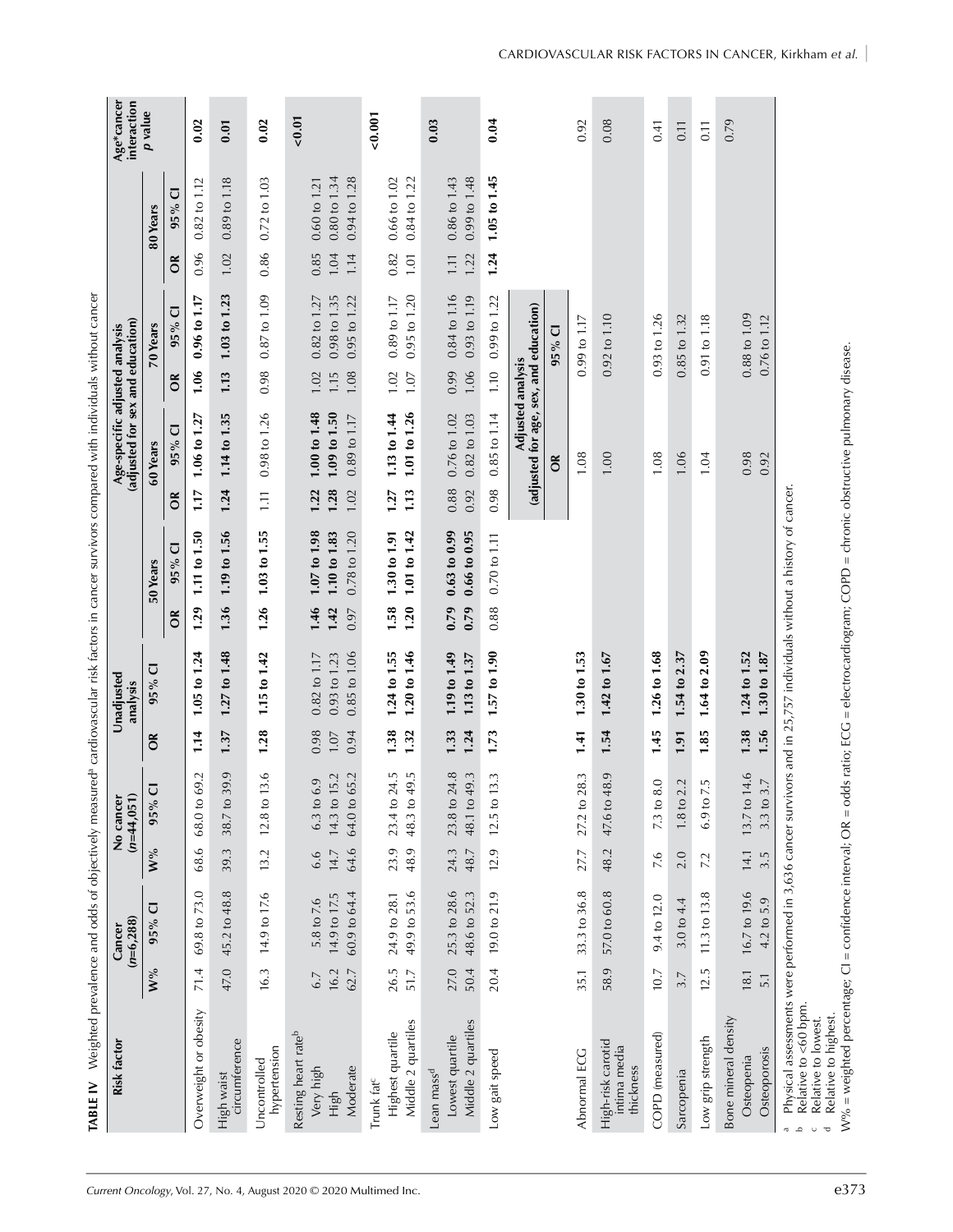therefore likely to manifest as a highly variable, complex, multifactorial disease process.

Characterization of the resulting cv morbidity in cancer survivors is required to inform prevention, early detection, and management of cv health in the survivorship setting. In the present study, we described the prevalence of a broad suite of self-reported and objectively measured cv risk factors in a representative sample of Canadians with a history of cancer, and we compared the odds of those risk factor prevalences with the odds in a group of individuals without cancer. Importantly, our results have actionable implications for clinicians engaged in survivorship care. One of the primary findings was that the cv risk factors that are the most prevalent in cancer survivors are self-reported or easily measured in clinic, thus lowering the barrier to detection. A second overarching finding was that, in our 45- to 85-year-old cohort, the odds for most of the cv risk factors studied are increased in younger, but not older, cancer survivors, thus highlighting a target population potentially requiring heightened monitoring for cv risk.

Many of the traditional modifiable risk factors identified by the World Heart Federation are related to lifestyle behaviours. A cancer diagnosis and subsequent treatment is associated with the potential for direct cv toxicity as well as for lifestyle toxicity<sup>19</sup>. "Lifestyle toxicity" refers to a worsening of lifestyle behaviours after a cancer diagnosis and treatment; it can include reductions in physical activity or diet quality, and increased body weight and psychological stress19. In the present analysis, nearly all of the lifestyle-related cv risk factors were elevated in cancer survivors, reinforcing the suggestion that lifestyle toxicity is a prevalent issue at any point after diagnosis—not only during active treatment, but also in the post-treatment survivorship period<sup>19</sup>. For example, consumption of fewer than 5 daily servings of fruits and vegetables was an extremely prevalent cv risk factor: approximately 60% in the clsa cohort, including among cancer survivors. That risk factor is a long-established threshold associated with improved  $\text{cv}$  and general health<sup>24</sup> and thus represents an easily accessible target for cv risk management in the cancer survivorship setting. The odds of being in the lowest quartile of physical activity was 27% greater for cancer survivors than for individuals without cancer. Analysis of another Canadian dataset found that only cancer survivors who identified as currently having cancer, and not those with a past cancer status, were less likely to be active than were age-matched adults<sup>25</sup>. Timing of treatment might be an important effect modifier that warrants further attention. Risk factors closely related to diet and physical activity (overweight or obesity, and high waist circumference) were elevated in cancer survivors at representative ages of 50 and 60 years. Lastly, smoking as a single lifestyle behaviour is an extremely important target for cv risk in all populations, because it is thought to be independently responsible for 10% of all cases of cv disease in the general population26. Although 62.9% of the cancer survivors in our cohort reported being former smokers, smoking cessation is an actionable and important target for cv risk management in the 8.3% who report current-smoker status.

Self-reported hypertension and diabetes were the cv risk factors with the highest ors (both 1.43). The "silent

killer," hypertension, is also either undiagnosed or uncontrolled in 16% of cancer survivors. Diagnosis and management of hypertension is an aspect of cv risk management that should and could be easily improved in cancer survivors through increased awareness at all phases of the cancer trajectory. That finding has important health implications, because antihypertensive therapy has been shown to reduce the incidence of stroke by 35%–40%, myocardial infarction by 20%–25%, and heart failure by more than 50%27. Lifestyle modification is also an indispensable aspect of blood pressure management, because it can lower blood pressure and also enhance drug efficacy<sup>27</sup>. A combination of 2 or more of the following recommendations will achieve optimum results: 10-pound weight loss, increased consumption of fruits and vegetables, consumption of less than 2.4 g sodium per day, brisk walking for 30 minutes daily, and limitation of alcohol consumption to 2 drinks daily for men and 1 drink daily for women<sup>27</sup>.

The 20% prevalence of diabetes among cancer survivors in the present analysis is also a significant cause for concern. Diabetes significantly increases the risk of death from coronary artery disease by 50%, peripheral vascular disease by 20%–30%, and stroke by 10%28. A healthy lifestyle is also important for the prevention and management of diabetes $^{28}$ . Results from the present study clearly identify the importance of diagnosis and treatment of hypertension and diabetes, including enhancement of healthy lifestyle behaviours, as a cv risk management technique in cancer survivors.

We also assessed a number of nontraditional cv risk factors to identify whether additional important assessment tools are available to monitor cv risk in cancer survivors. We observed no differences in the adjusted odds of measured risk factors requiring specialized equipment (electrocardiogram; carotid imt; and measured chronic obstructive pulmonary disease, sarcopenia, and low grip strength) between cancer survivors and individuals without a history of cancer. For cancer survivors at specific ages, odds were increased for risk factors requiring simple measurements, including resting heart rate (ages 50 and 60) and low gait speed (from a 4 m walk test, age 80). The odds for dual energy X-ray absorptiometry–derived trunk fat and for waist circumference were both increased at ages 50 and 60, but the latter assessment, being simpler and less costly, is suggested for use in clinical practice. That finding can be used to save costs, resources, and time, at least in the initial assessment or screening for cv risk in cancer survivors. Of course, the assessments requiring specialized equipment, with their increased costs, will still provide valuable diagnostic information if the patient's history or preliminary assessment suggests a need for further investigation.

Based on the study results, we suggest that, for clinicians providing cancer survivorship care, assessment of cv risk for individuals less than 70 years of age should particularly focus on a careful medical and lifestyle behaviour history; assessment of resting heart rate, blood pressure, body mass index, and waist circumference; and careful screening for risk of diabetes, in addition to other standard risk assessments as indicated. Treatment plans for survivors should focus on lifestyle behaviour (diet, exercise, smoking) counselling or referrals, and antihypertensive medications for those with confirmed hypertension.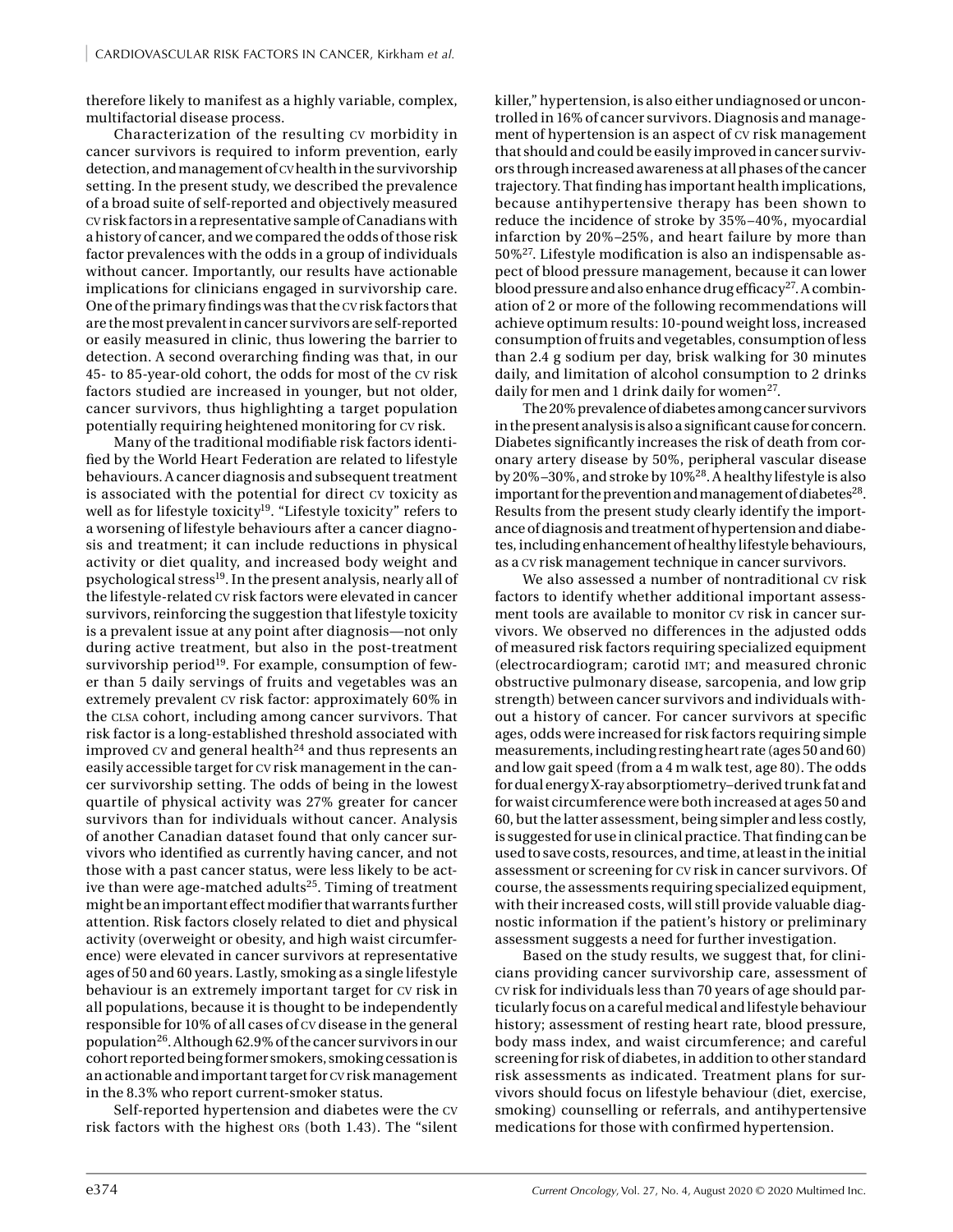The present analysis is limited by the cross-sectional nature of the data and the inability to perform subgroup analyses for cancer type and treatment type. It is likely that cv risk factor prevalences were underestimated by survivorship bias. Individuals with the greatest cv risk might have been less likely to be included in the CLSA representative sample because of poor health or mortality. A strength of the analysis was the use of specialized measurements including electrocardiography, carotid ultrasonography, spirometry, and dual-energy X-ray absorptiometry—for approximately 60% of the participants in the cohort. Those data represent a unique characteristic compared with prior publications that have exclusively used self-reported cv risk factors in larger cohorts.

## **CONCLUSIONS**

The cv risk factors that are most prevalent in cancer survivors or that have elevated odds in cancer survivors compared with individuals without a history of cancer are selfreported or easily measured in clinic. In the 45- to 85-yearold nationally representative clsa cohort, the cv risk was greatest in younger cancer survivors. Our findings can be used in the survivorship setting to guide an accessible and time-efficient preliminary cv risk assessment. An initial assessment of cv risk for middle-aged cancer survivors should consist of self-report of smoking status; daily servings of fruits and vegetables; physical activity; and personal history of diabetes, hypertension, and lung disease. Basic in-clinic measurements should consist of height and weight to assess overweight or obesity status, resting blood pressure and heart rate, and waist circumference. Diagnosis and appropriate management of hypertension and diabetes should receive particular attention. Treatment plans for the management of cv risk in cancer survivors should consider lifestyle (diet, exercise, smoking) behaviour counselling or referrals as indicated, and antihypertensive medications for those with confirmed hypertension.

#### **ACKNOWLEDGMENTS**

This research was made possible using the data and biospecimens collected by the clsa. Funding for the clsa is provided by the Government of Canada through the Canadian Institutes of Health Research (grant reference: LSA 9447) and the Canada Foundation for Innovation. This research was conducted using the clsa dataset (Baseline Tracking, version 3.3, and Baseline Comprehensive, version 3.2, under application no. 170310). The clsa is led by Drs. Parminder Raina, Christina Wolfson, and Susan Kirkland. The opinions expressed in this manuscript are those of the authors and do not reflect the views of the clsa. AAK is supported by Postdoctoral Fellowships from the Canadian Institutes of Health Research, Alberta Innovates Health Solutions, and Susan G. Komen. SENS is supported by a Postdoctoral Fellowship from the Canadian Institutes of Health Research.

#### **CONFLICT OF INTEREST DISCLOSURES**

We have read and understood *Current Oncology'*s policy on disclosing conflicts of interest, and we declare that we have none.

#### **AUTHOR AFFILIATIONS**

\*Current: Faculty of Kinesiology and Physical Education, University of Toronto, Toronto, ON; former: Department of Biomedical Engineering, University of Alberta, Edmonton, AB; †Faculty of Nursing, University of Alberta, Edmonton, AB; ‡McMaster University, Hamilton, ON.

#### **REFERENCES**

- 1. Canadian Cancer Society's Advisory Committee on Cancer Statistics. *Canadian Cancer Statistics 2017.* Toronto, ON: Canadian Cancer Society; 2017.
- 2. Youn P, Milano MT, Constine LS, Travis LB. Long-term cause-specific mortality in survivors of adolescent and young adult bone and soft tissue sarcoma: a population-based study of 28,844 patients. *Cancer* 2014;120:2334–42.
- 3. Shikanov S, Kocherginsky M, Shalhav AL, Eggener SE. Cause-specific mortality following radical prostatectomy. *Prostate Cancer Prostatic Dis* 2012;15:106–10.
- 4. Fosså SD, Gilbert E, Dores GM, *et al.* Noncancer causes of death in survivors of testicular cancer. *J Natl Cancer Inst* 2007; 99:533–44.
- 5. Gernaat SAM, Ho PJ, Rijnberg N, *et al*. Risk of death from cardiovascular disease following breast cancer: a systematic review. *Breast Cancer Res Treat* 2017;164:537–55.
- 6. Riihimaki M, Thomsen H, Brandt A, Sundquist J, Hemminki K. Death causes in breast cancer patients. *Ann Oncol* 2012;23:604–10.
- 7. World Heart Federation. *Cardiovascular Disease Risk Factors.* Geneva, Switzerland: World Heart Federation; 2013.
- 8. Aminbakhsh A, Mancini GB. Carotid intima-media thickness measurements: what defines an abnormality? A systematic review. *Clin Invest Med* 1999;22:149–57.
- 9. Zhang D, Shen X, Qi X. Resting heart rate and all-cause and cardiovascular mortality in the general population: a metaanalysis. *CMAJ* 2016;188:E53–63.
- 10. Riebe D, Ehrman JK, Liguori G, Magal M, eds. *ACSM's Guidelines for Exercise Testing and Prescription.* 10th ed. Philadelphia, PA: Wolters Kluwer; 2018.
- 11. Raina PS, Wolfson C, Kirkland SA, *et al.* The Canadian Longitudinal Study on Aging (clsa). *Can J Aging* 2009;28:221–9.
- 12. Earle C on behalf of the Ontario Institute for Cancer Research. Sensitivity and specificity of self-reported cancer history compared to cancer registry [abstract 234]. *J Clin Oncol* 2017;35:. [Available online at: [https://ascopubs.org/doi/](https://ascopubs.org/doi/abs/10.1200/JCO.2017.35.8_suppl.234) [abs/10.1200/JCO.2017.35.8\\_suppl.234;](https://ascopubs.org/doi/abs/10.1200/JCO.2017.35.8_suppl.234) cited 14 July 2020]
- 13. Reimer HD, Keller HH, Maitland SB, Jackson J. Nutrition screening index for older adults (SCREEN II) demonstrates sex and age invariance. *J Nutr Elder* 2010;29:192–210.
- 14. Granger CL, Parry SM, Denehy L. The self-reported Physical Activity Scale for the Elderly (pase) is a valid and clinically applicable measure in lung cancer. *Support Care Cancer* 2015;23:3211–18.
- 15. Dam TT, Peters KW, Fragala M, *et al.* An evidence-based comparison of operational criteria for the presence of sarcopenia. *J Gerontol A Biol Sci Med Sci* 2014;69:584–90.
- 16. Canadian Longitudinal Study on Aging (CLSA). Physical Assessments [Web page]. Hamilton, ON: CLSA; 2017. [Available at: [https://www.clsa-elcv.ca/researchers/physical-assessments;](https://www.clsa-elcv.ca/researchers/physical-assessments) cited 18 February 2019]
- 17. Raina P, Kirkland S, Wolfson C. *Sampling and Computation of Response Rates and Sample Weights for the Tracking (Telephone Interview) Participants and Comprehensive Participants.* Hamilton, ON: Canadian Longitudinal Study on Aging; 2017. [Available online at:<https://www.clsa-elcv.ca/doc/1041>; cited 18 February 2019]
- 18. Harrison J, Friese C, Barton D, Janz N, Pressler S, Davis M. Heart failure and long-term survival among older women with breast cancer. *Oncol Nurs Forum* 2018;45:A1–11.
- 19. Kirkham AA, Beaudry R, Paterson DI, Mackey JR, Haykowsky MJ. Curing breast cancer and killing the heart: a novel model to explain elevated cardiovascular disease and mortality risk among women with early stage breast cancer. *Prog Cardiovasc Dis* 2019;62:116–26.